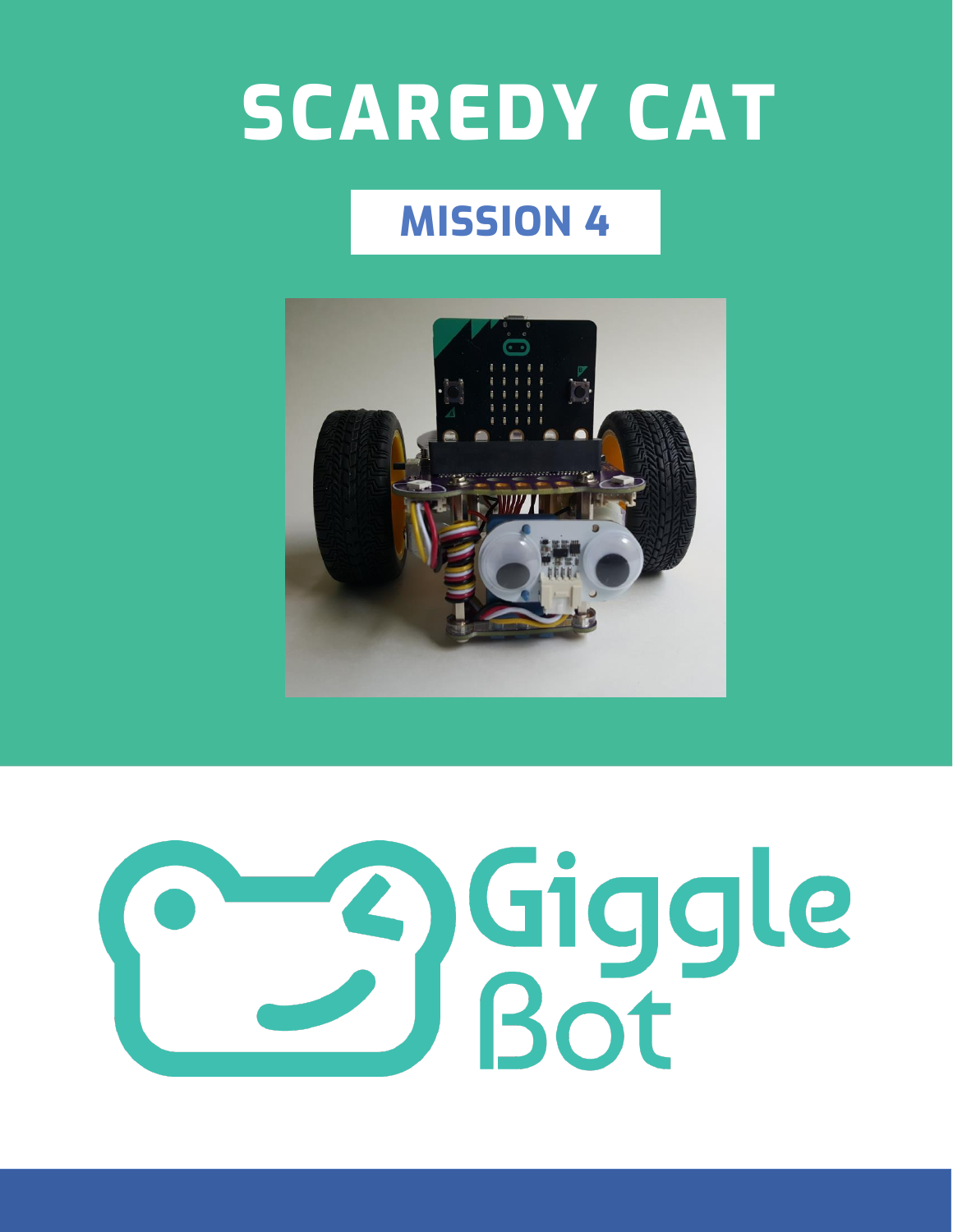### **TABLE OF CONTENTS**

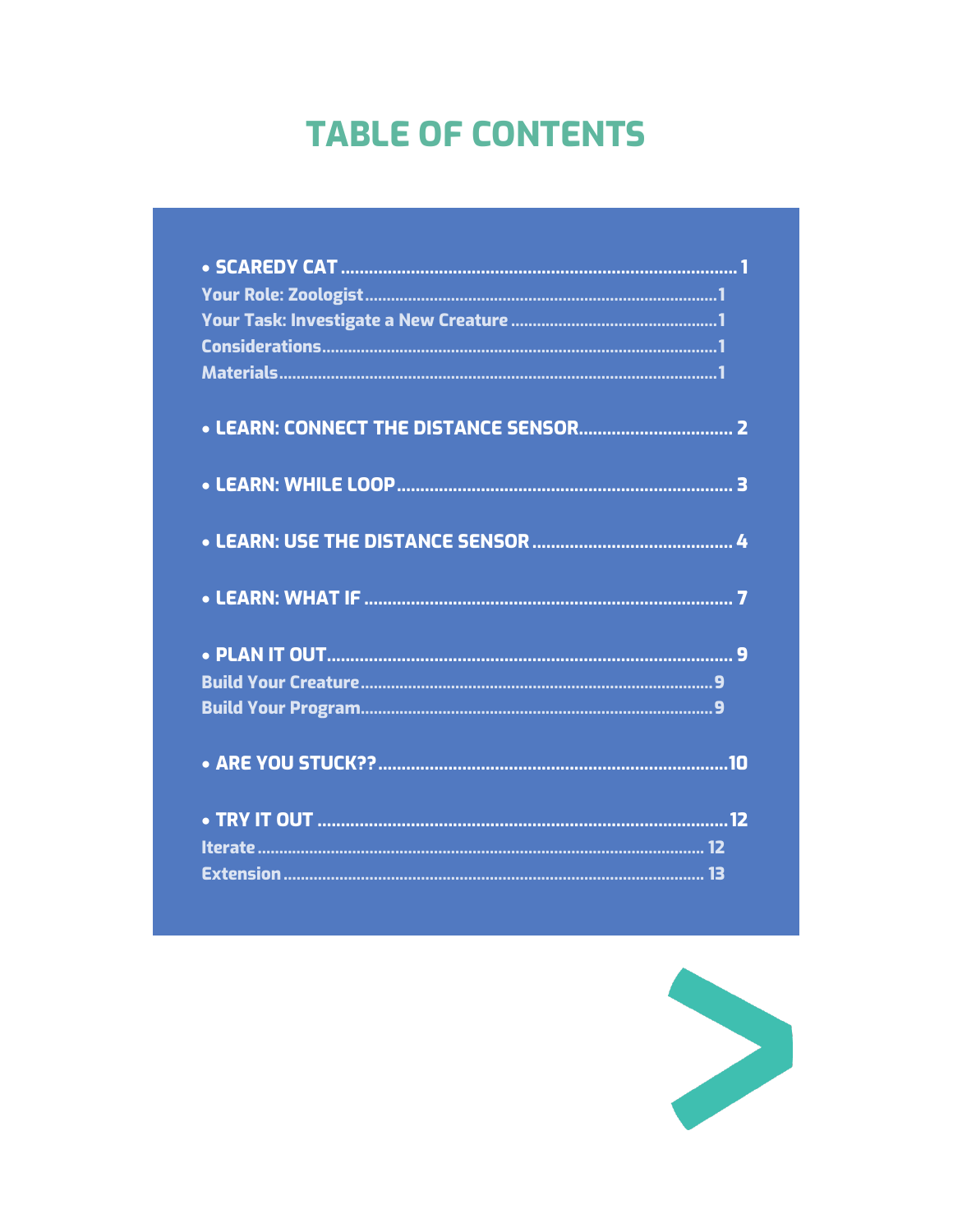# <span id="page-2-0"></span>**SCAREDY CAT**

### <span id="page-2-1"></span>**YOUR ROLE: ZOOLOGIST**

A zoologist is a scientist who studies animal behaviors.

### <span id="page-2-2"></span>**YOUR TASK: INVESTIGATE A NEW CREATURE**

You have just discovered a new species of animal and are investigating its behaviors. This creature reacts to getting close to objects.

### <span id="page-2-3"></span>**CONSIDERATIONS**

- Will the animal be afraid of obstacles and run away from them? Or, will the animal look for obstacles and then "attack" them?
- What will the animal look like?
- Will the animal mimic behaviors of other animals you know about?

### <span id="page-2-4"></span>**MATERIALS**

- GiggleBot and good batteries
- micro:bit and provided cable
- Laptop / computer
- > Distance sensor and sensor mount
- Optional: craft supplies to transform the GiggleBot into an animal such as construction paper, pipe cleaners, or cardboard.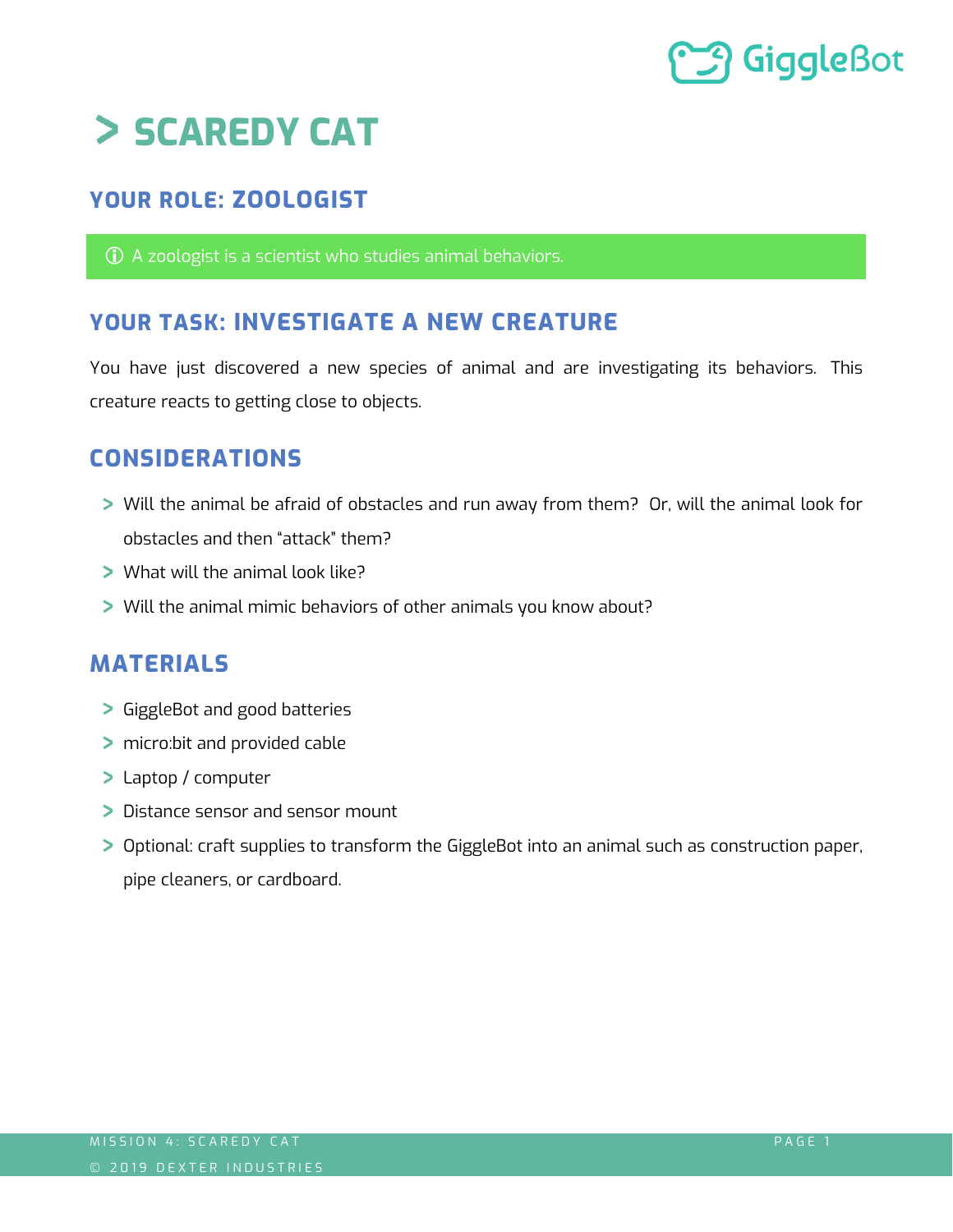# <span id="page-3-0"></span>**LEARN: CONNECT THE DISTANCE SENSOR**

Connect the distance sensor to either one of the ports on the front of the GiggleBot. The ports are located right underneath the LED eyes.

Attach the distance sensor to the GiggleBot using the blue sensor mount.





The distance sensor works by sending out a pulse of light in front of it. It then measures the time it takes for the light to reflect off of something and return to the sensor to measure how far it is from an object. Using this sensor your GiggleBot can detect obstacles and react to them.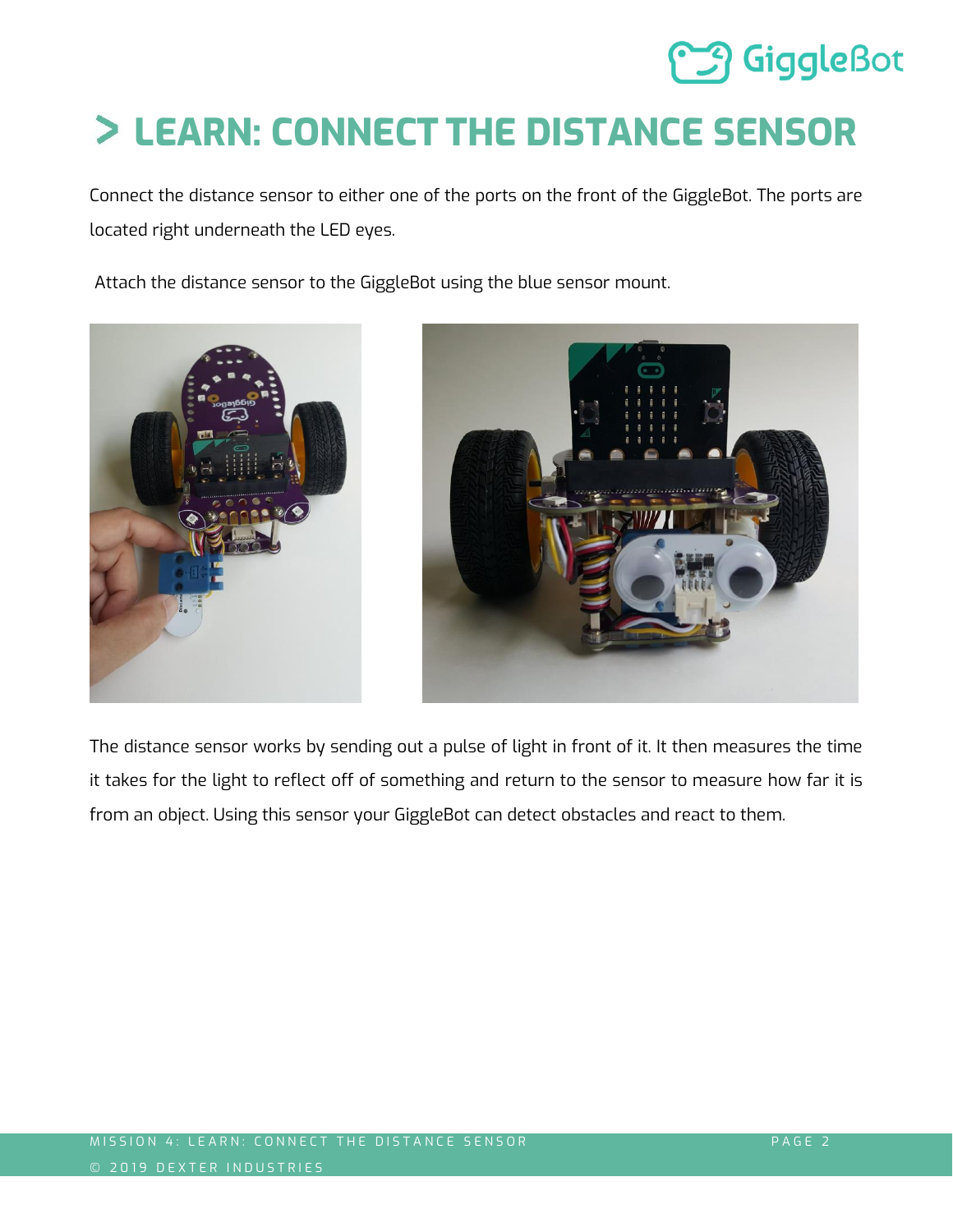# <span id="page-4-0"></span>**LEARN: WHILE LOOP**

Before coding our project, let's take a small detour and have a look at how to do code that repeats itself. We'll be coding a beating heart as our example. All these blocks are found under **Basic.** 

This code will display a beating heart on the micro:bit screen. It will start as soon as the micro:bit is turned on, and will beat until the micro:bit has no power. Transfer this code to your GiggleBot to see it in action.

### **WHAT IF WE WANT TO CONTROL WHEN THE HEARTBEAT STARTS?**

Code this sequence and transfer it to your micro:bit. Now the beating heart starts when button A is pressed. The "**while true do"** loop (found under **Loops**) is almost like a forever loop, but we get to control its starting point. Does the heart stop beating when you let go of button **A**? No, it keeps on beating and it will beat forever or until the micro:bit loses power.

### **WHAT IF WE WANT TO CONTROL WHEN THE HEARTBEAT STOPS?**

We can change the **true** part of the **while** loop to any condition we want. If that condition ever turns out to be false, the **while** loop will exit! The condition "**obstacle is closer than 100 mm**" is found in the **GiggleBot** category, near the bottom. You may have to scroll down.

- Transfer this sequence to your micro:bit and try it.
- Put your hand really really close to the distance sensor, almost covering it, and press button A. The beating heart will start when you press the button.
- **> Remove your hand and the beating heart will stop.**
- If you want to restart the beating heart, it's tempting to cover the distance sensor again but that's not the proper starting condition. Can you figure out what will start the heart again? What happens if you press button **A** but do not have your hand in front of the distance sensor? (the heart never beats because the condition is **false**)





on button A

 $while$   $true$ 

show icon

show icon

do

pressed

HH



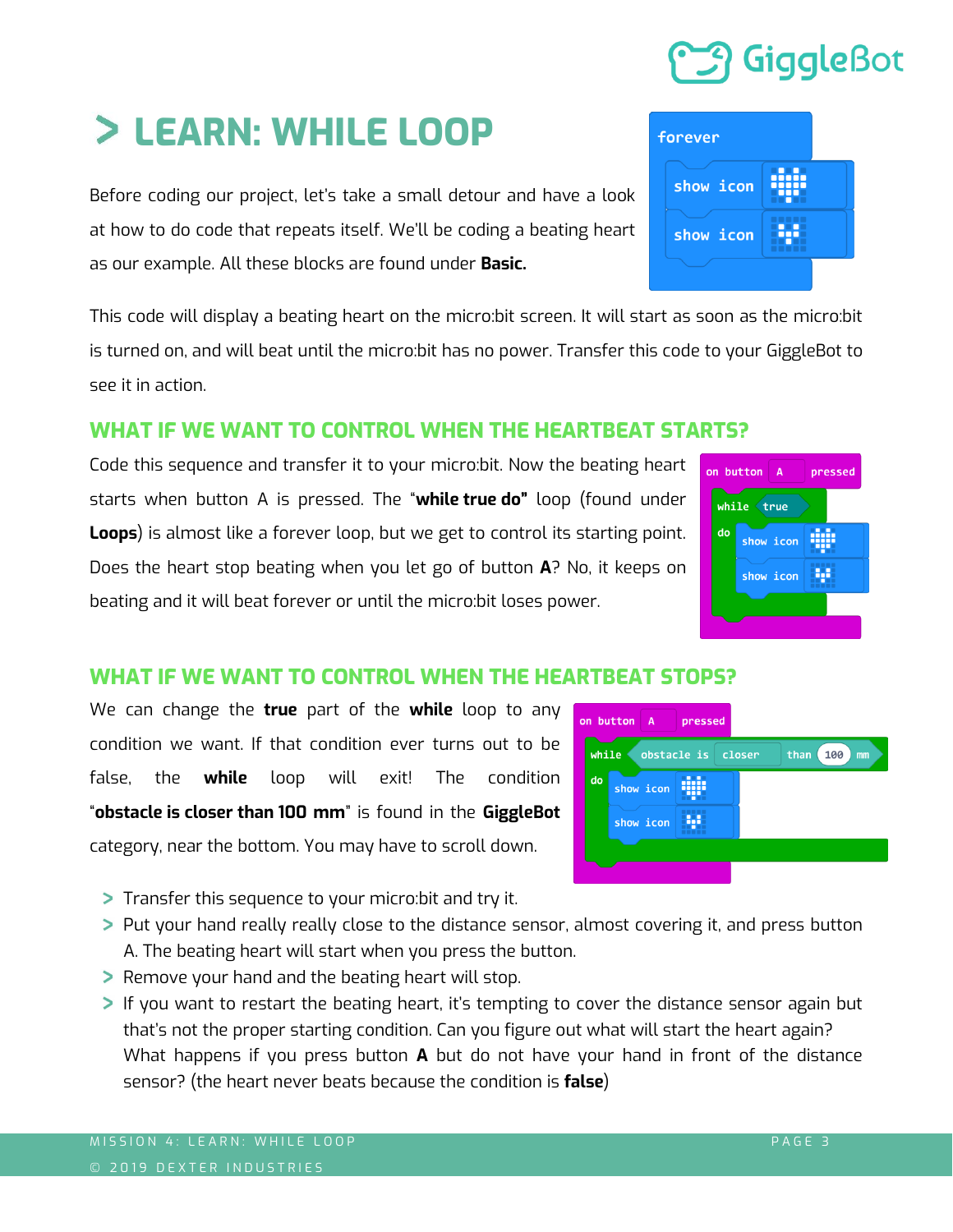

# <span id="page-5-0"></span>**LEARN: USE THE DISTANCE SENSOR**



Let's begin by moving an block **on Button A pressed** (found under **Input**) to the workspace. We used this block in Mission 2: Light Show to initiate all or part of a program to control the lights on the GiggleBot. This time we will use it to start a different type of program.



Place a block **while true do** (found under **Loops**) inside of the **on Button A pressed** block .

Instead of waiting until the GiggleBot is close to something to react, we are going to tell it to drive forward *while* it is a safe distance away from an obstacle.



forward

Place an **obstacle is closer than 100 mm** block (found under **GiggleBot**) in the **while… do…** block where it says true. That means that the GiggleBot will *do* whatever is connected to the **do** portion of the block **while** the condition is **true**.

Connect a block **drive forward** to the **do** portion of the **while… do…** block. This is the action that the GiggleBot will do inside the **while** block, over and over and over, and over.

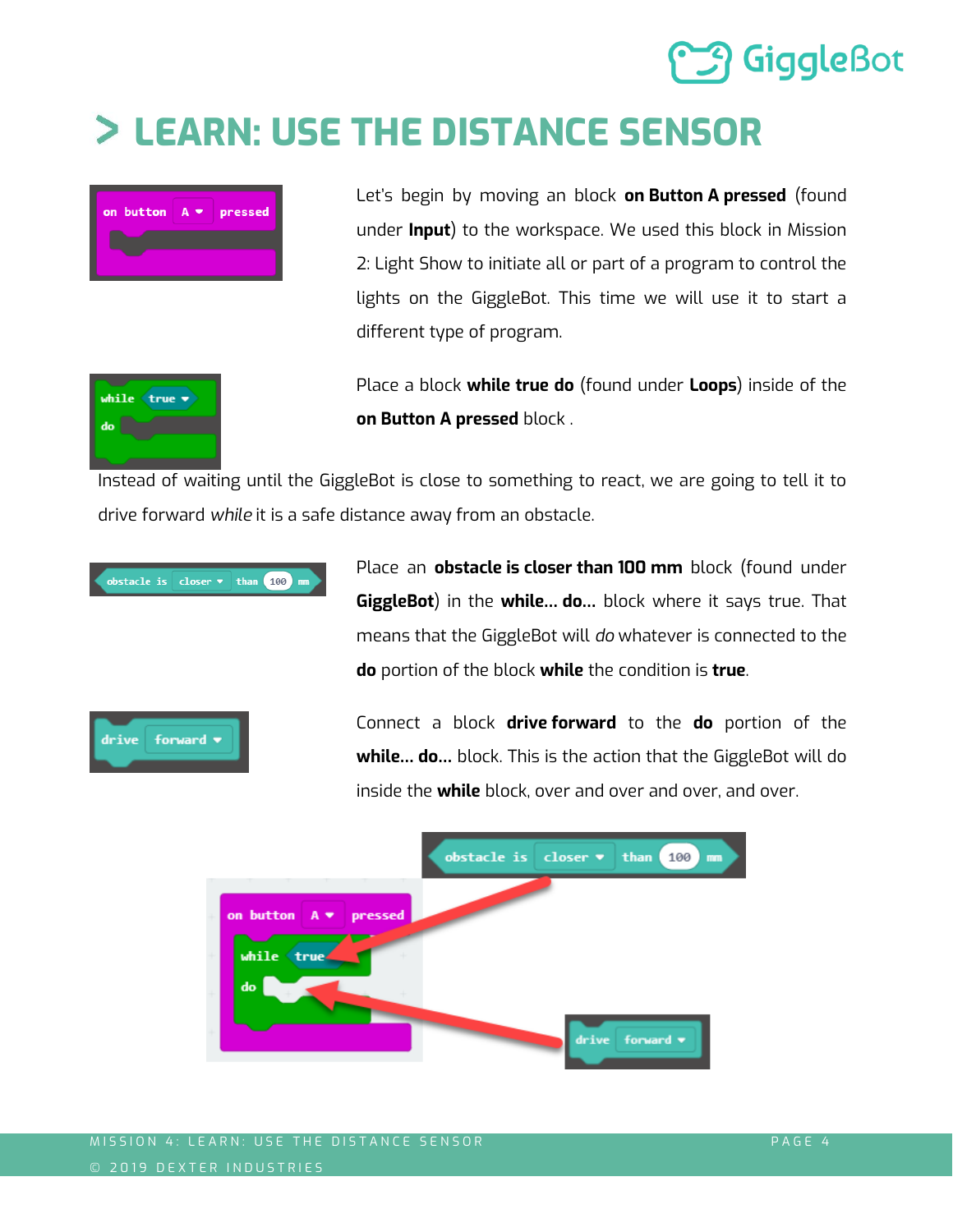If we ran this program, then the GiggleBot would drive forward when the distance sensor reads a value less than 100 mm (10 cm). This is the *opposite* of what we want it to do!!!

Use the drop-down menu to change **closer** to **farther**.





Last, we need to tell the GiggleBot what to do once the condition is no longer met. In this example we are going to tell the robot to *stop* so that it does not run into the object. Connect a **stop** block to the outside of the **while-do** block. We do not want the

GiggleBot to stop if an object is a safe distance away, only if it gets too close.

### **HOW CLOSE IS TOO CLOSE?**

How close do you think the GiggleBot should get to an object before stopping? Change the **100** to your desired value.

### $\bigoplus$  \*\* This measurement is in millimeters (mm). 10 millimeters = 1 centimeter \*\*



Create a name for your program and save it. Then, transfer the file to your GiggleBot and test it out.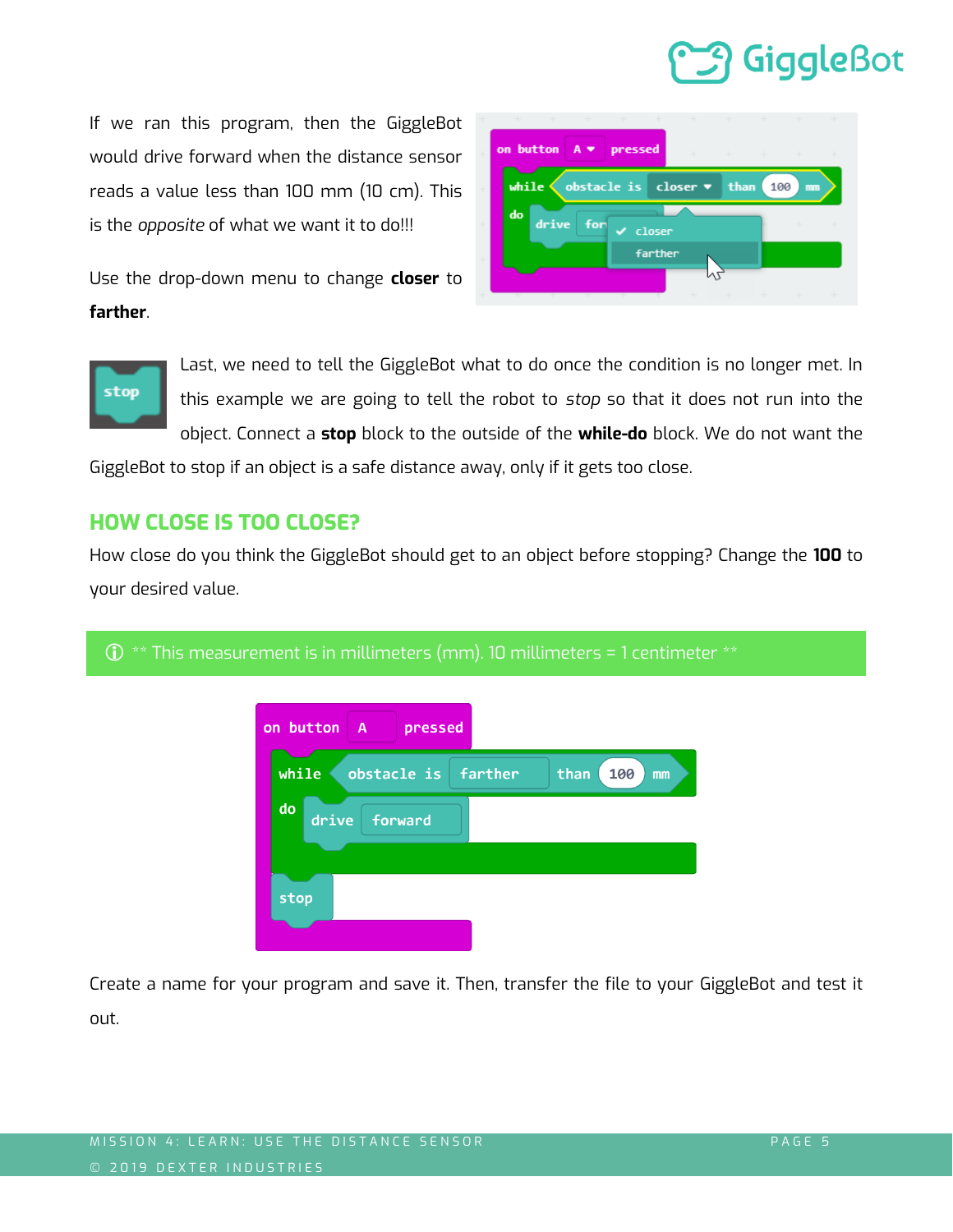

### **LOOP CODE**

This is what happens when that sequence of code gets run. The condition **obstacle is closer than 100 mm** gets tested over and over again. As the command **drive forward** is quick to execute, the loop is done extremely fast.



 CAUTION: If the body of the **while** loop takes a long time to execute (for example, cycling a rainbow for many seconds) then the condition gets tested only after it finished executing. It does NOT get tested continuously. The robot can miss obstacles that way.

### **ANIMAL REACTION**

- What else could you add to the program?
- Do you want to turn on LEDs when an object gets close?
- > Do you want it to turn around?
- Create a couple more versions of this program by adding in more movements and/or LEDs.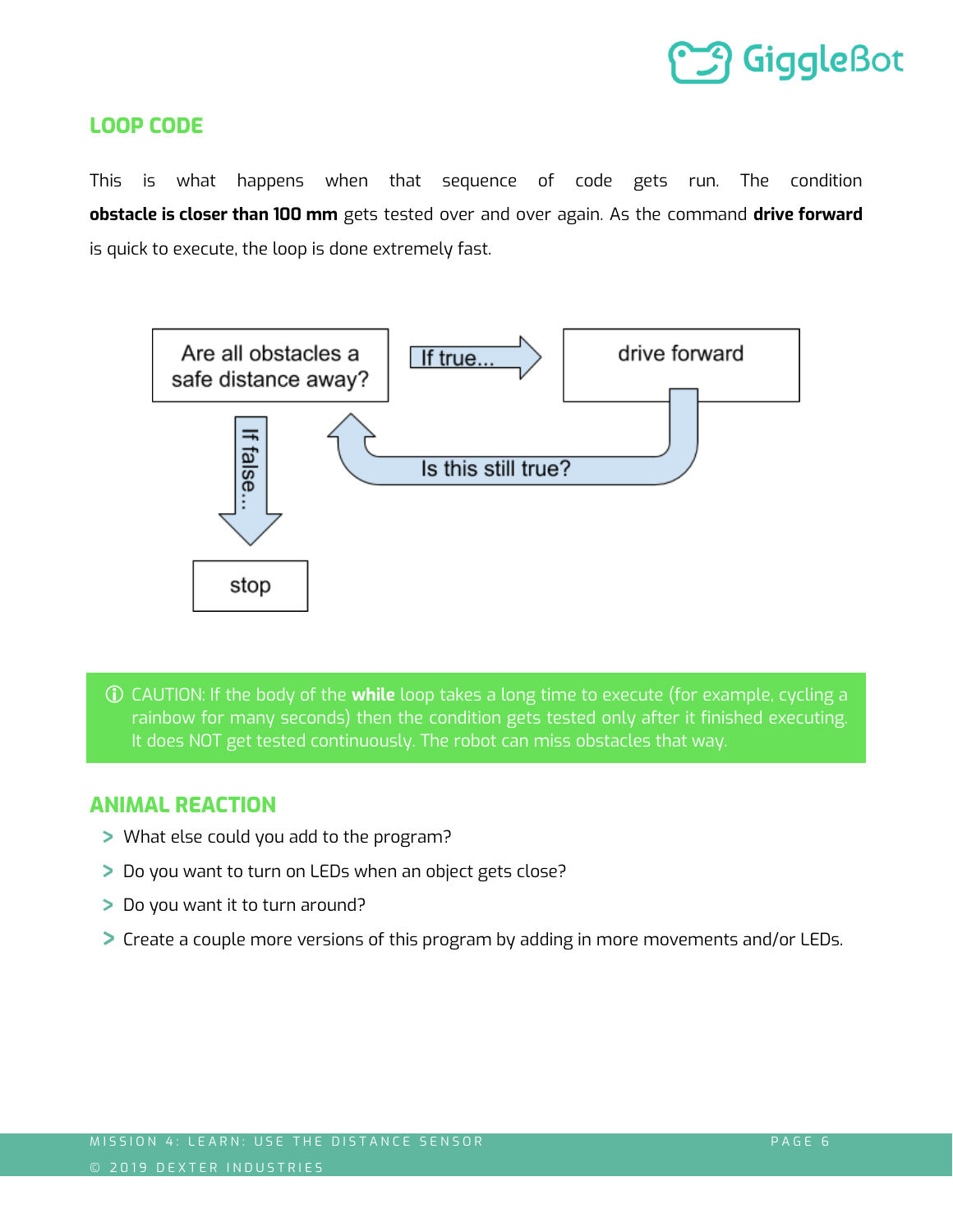# **J Giggle**Bot

# <span id="page-8-0"></span>**LEARN: WHAT IF**

Now, we are going to use a new type of block to program the GiggleBot to do more than just stop if it comes close to an object. It will react in some way. Maybe it will turn and run away. Maybe it will turn on different color LEDs. Maybe it will rapidly spin in a circle. It is up to you to decide how your GiggleBot will react to an object.



 $\geq$ Find the "**if … then …"** blocks under **Logic**. These blocks tells the robot to do an action if a value is *true*. Notice there is an "**if … then …"** block and an "**if … then … else …"** block.

If you click on the **+** sign you can modify these blocks to add either  $\geq$ an **else …** or an **else if … then** statement.

Choose one of the two following options:

- **1** Move a forever block into your workspace and place an **if then … else …** block inside
- **2** Use a **on button A pressed** with a **while true** combination instead if you prefer to control when the program starts.





Next, we need to determine what values we want the GiggleBot to be looking for. Since we are using the distance sensor, think about how close you want the robot to get to an object before reacting.

Do you want it to stop when it is 100 mm away? 50 mm away? One way to do this is to use a block **"obstacle is closer than \_\_ mm"** again. Connect this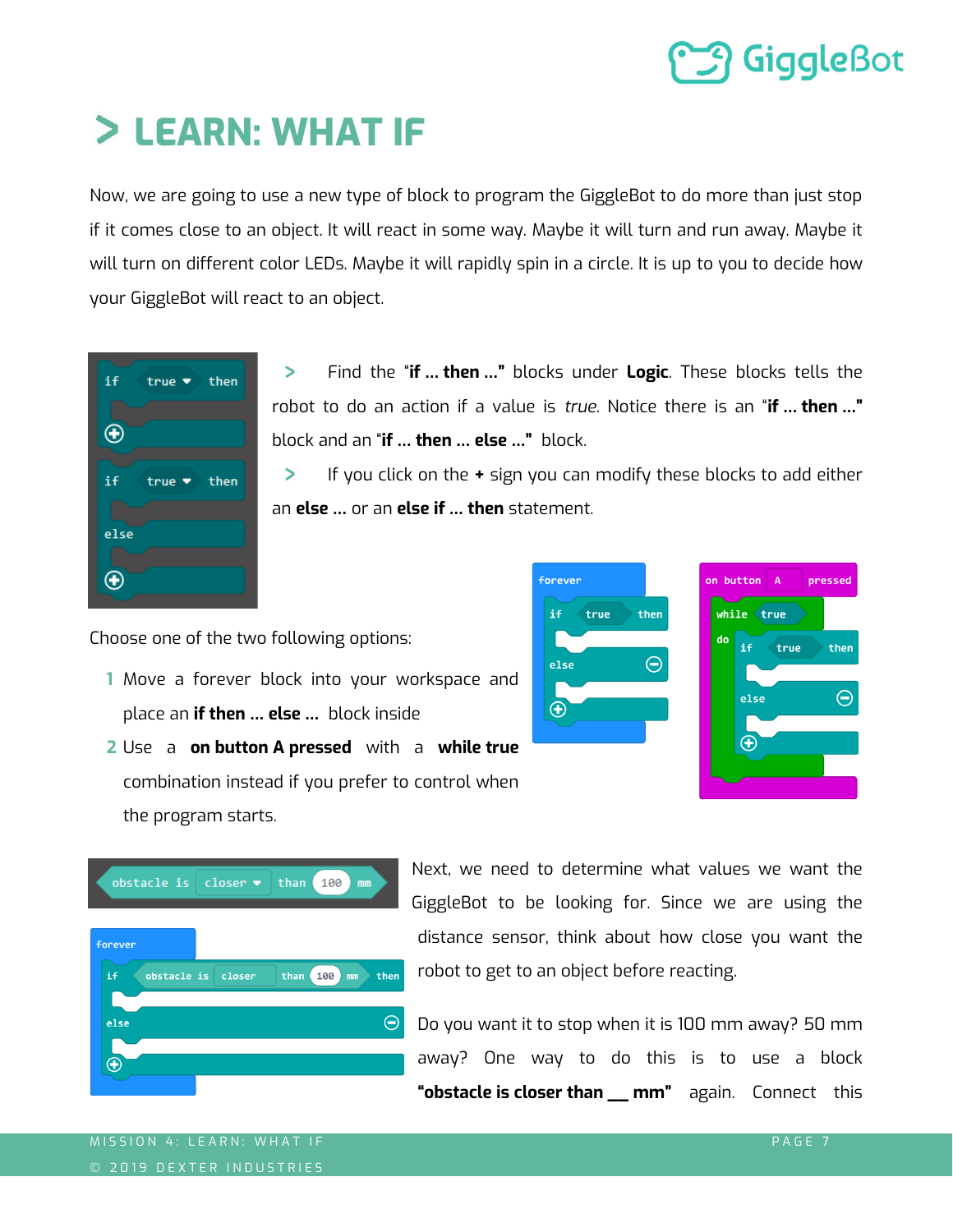# **J** GiggleBot

block to the "**if then …"** portion of the "**if then … else …"** block where it says **true**.

You can use the drop down menu on the block to change "**closer**" to "**farther**" depending on what you want the GiggleBot to do. Change the "**100**" value to tell the GiggleBot when to react.

### $\textcircled{1}$   $^{**}$  The distance is measured in millimeters (mm). 10 mm = 1 centimeter.



 $\geq$ In this example, the value was changed to 50 mm. This means the GiggleBot will do an action when the distance sensor reads a value less than 50 mm, in other words the GiggleBot will react if an obstacle is within 50 mm of the distance sensor.

 $\geq$ Inside the **if then…** block opening, add blocks to tell the GiggleBot what to do if it gets closer than \_\_\_\_ mm to an obstacle. In this example, the GiggleBot will display a sad face, drive backwards quickly, and then turn around when an obstacle is detected that is closer than 50 mm.

 $\mathbf{I}$ Inside the **else …** block opening, add blocks to tell the GiggleBot what to do if there isn't an obstacle. In this example, it will drive forwards with a happy face if there is no obstacle.

When you are finished writing your program, name your program and save it. You can transfer it to your GiggleBot to try it out.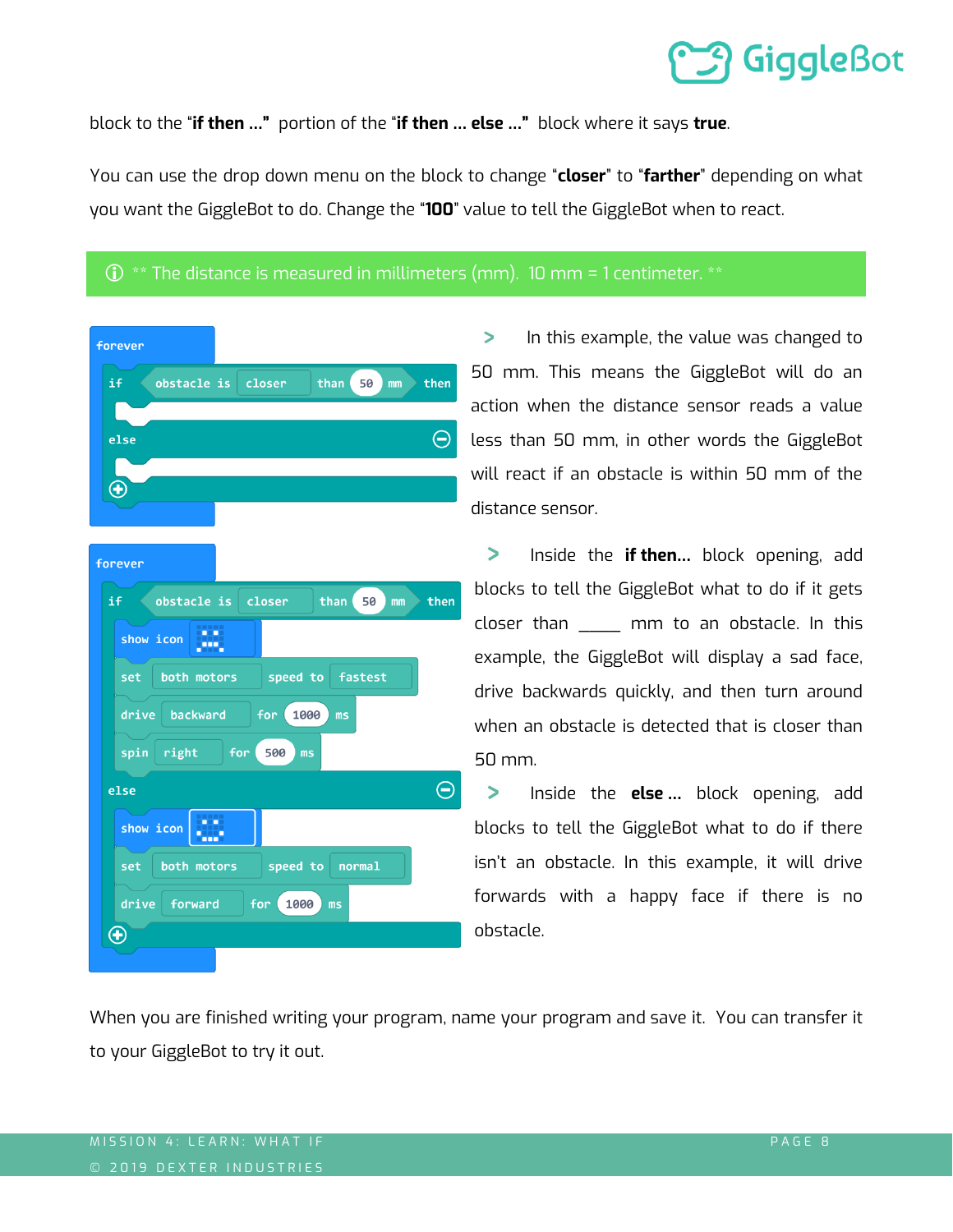# <span id="page-10-0"></span>**PLAN IT OUT**

Consider the following questions as you plan out your creature. Jot down your thoughts on a piece of paper and sketch out what your creature will look like.

- What is your creature going to look like?
- Will it use the LEDs on the micro:bit to show emotions?
- Will it use the smile LEDs on the back to change colors like a chameleon?
- Does your creature like to get close to objects?
- Does it fear getting close to things? How will it react?

### <span id="page-10-1"></span>**BUILD YOUR CREATURE**

Use craft materials and recyclables to make your GiggleBot look like an animal. You could add things such as a tail, arms, legs, ears, and/or a nose. Ensure that the added materials do not cover the distance sensor or impede the movement of the wheels.

### <span id="page-10-2"></span>**BUILD YOUR PROGRAM**

Use what you learned in the Learn section to program your GiggleBot. You can remix the programs you created earlier or write new ones.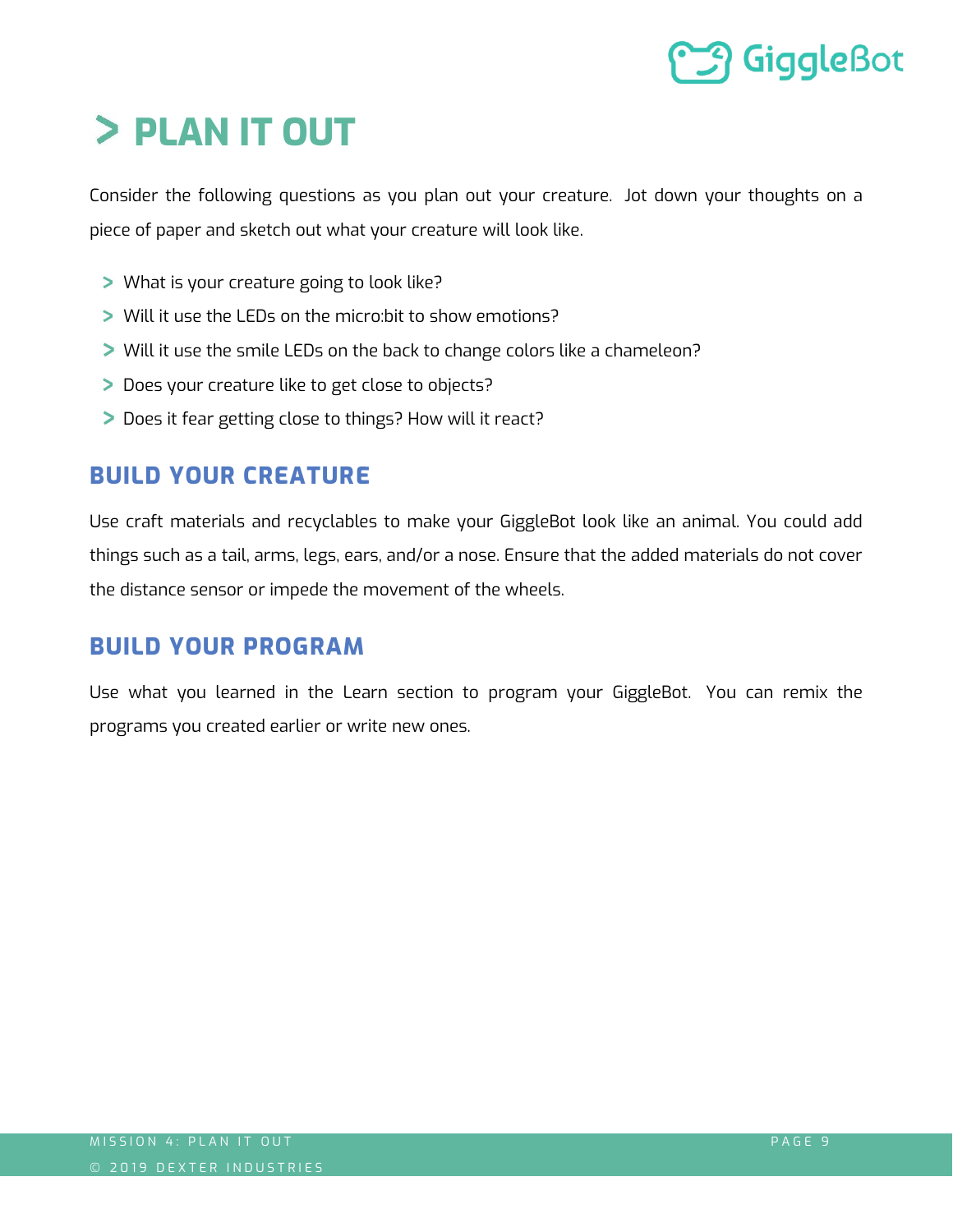# <span id="page-11-0"></span>**ARE YOU STUCK??**

Let's build a program together!

Since we already programmed the GiggleBot to run away from obstacles in the **Learn** section, now we are going to program the GiggleBot animal to "attack" obstacles.

- Move a "**forever**" block and "**if then … else …**" block onto the workspace.
- Next, put an "**obstacle is closer than \_\_ mm**" block in to the space that says **true**.
- Change **closer** to **farther.**



Now we need to decide what the GiggleBot animal will do if an obstacle is farther than the distance you decided on, or if there's no obstacle at all.

- Do you want it to drive around slowly? Quickly?
- > Display a smile? Display a grimace?

Place the appropriate blocks for your choices after then. Or look at the example for inspiration.

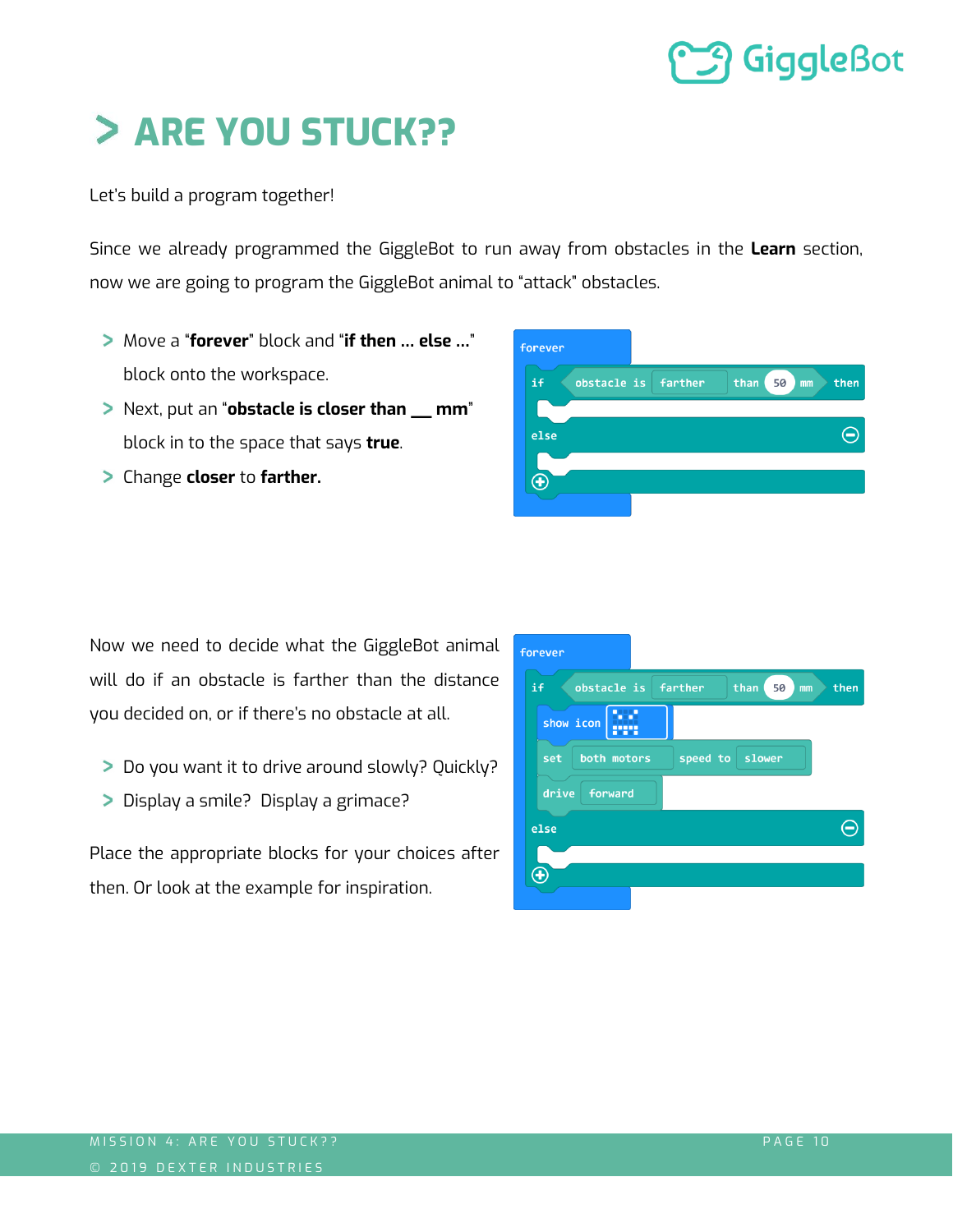Next, we will choose what the GiggleBot will do when an object is detected less than 50 mm away. Instead of having the GiggleBot fear obstacles, this one will "attack" them gleefully. What blocks could you place after **else** to tell the GiggleBot to "attack" the object? An example is shown here.



- > Name your project
- > Download your file
- > Transfer it to the GiggleBot.
- $\mathbb O$  Congratulations! You just created a creature that seeks out obstacles and then attacks them!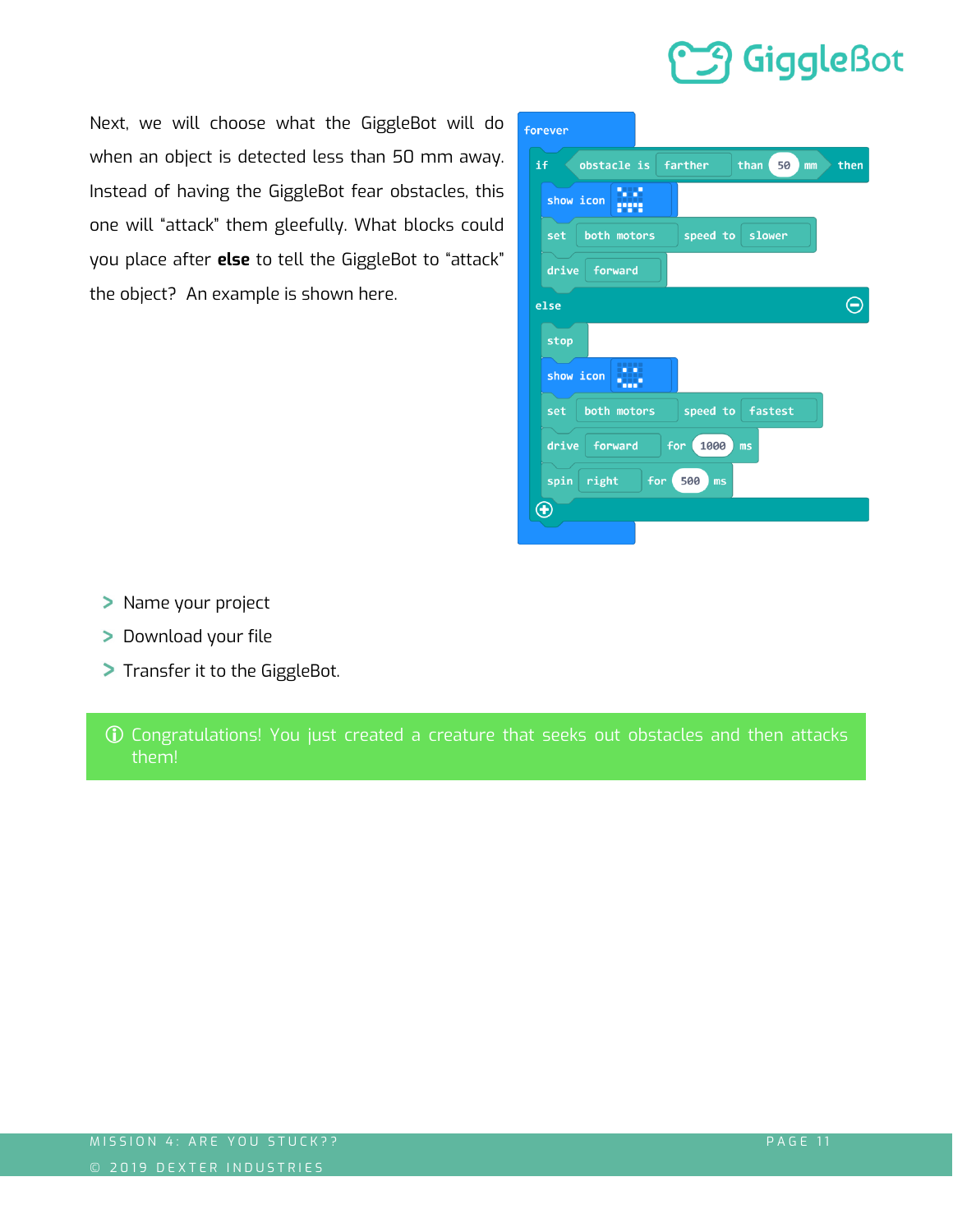# <span id="page-13-0"></span>**TRY IT OUT**

Run your program to see if your GiggleBot avoids or attacks obstacles. If not, you may need to adjust the speed at which the GiggleBot moves and/or the distance(s) at which it reacts.

### <span id="page-13-1"></span>**ITERATE**

- Did your GiggleBot avoid (or attack) obstacles as you anticipated?
- Do you see any areas that you would like to modify or improve upon? In engineering, we try a solution, think about what needs to change, and we iterate.
- As you modify and revise your program, save each new program with a version number you never know when you might want to take another look at an older version (for example: Distance\_V1 where "V" stands for version).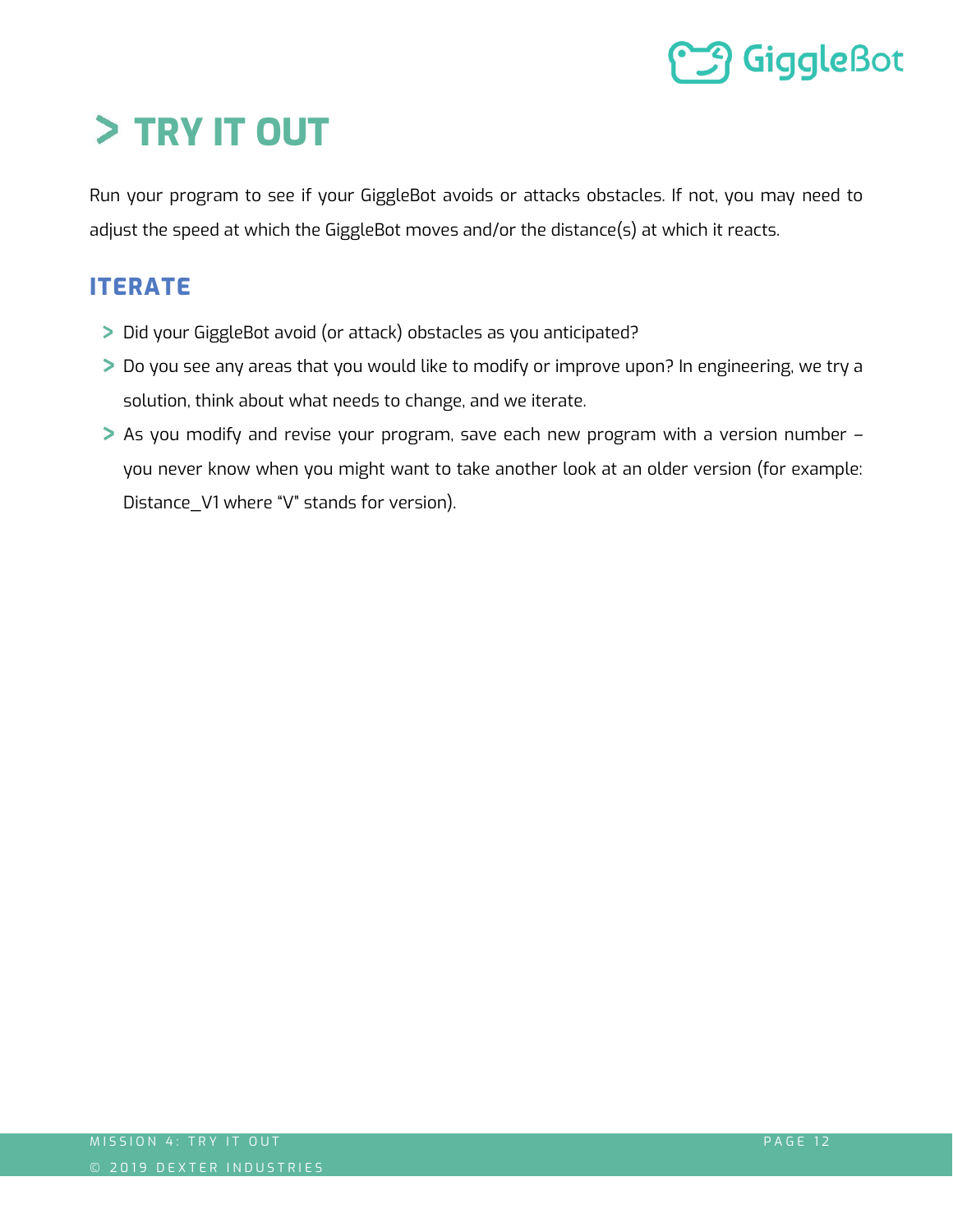

### <span id="page-14-0"></span>**EXTENSION**

Think about what you learned in the previous three missions. Find a way to add in use (or more use) of the onboard LEDs to your program. Or, utilize the pins on the GiggleBot to further control the robotic animal.

### **GIVE ME A SIGN**

Build the program below and transfer it to your GiggleBot.



- Place your hand in front of the distance sensor and then move it away. What happens?
- Vary the distance between your hand and the distance sensor
- What happens if you change the maximum value?
- What could this program be used for?
- Can you think of ways to integrate this into your existing code?